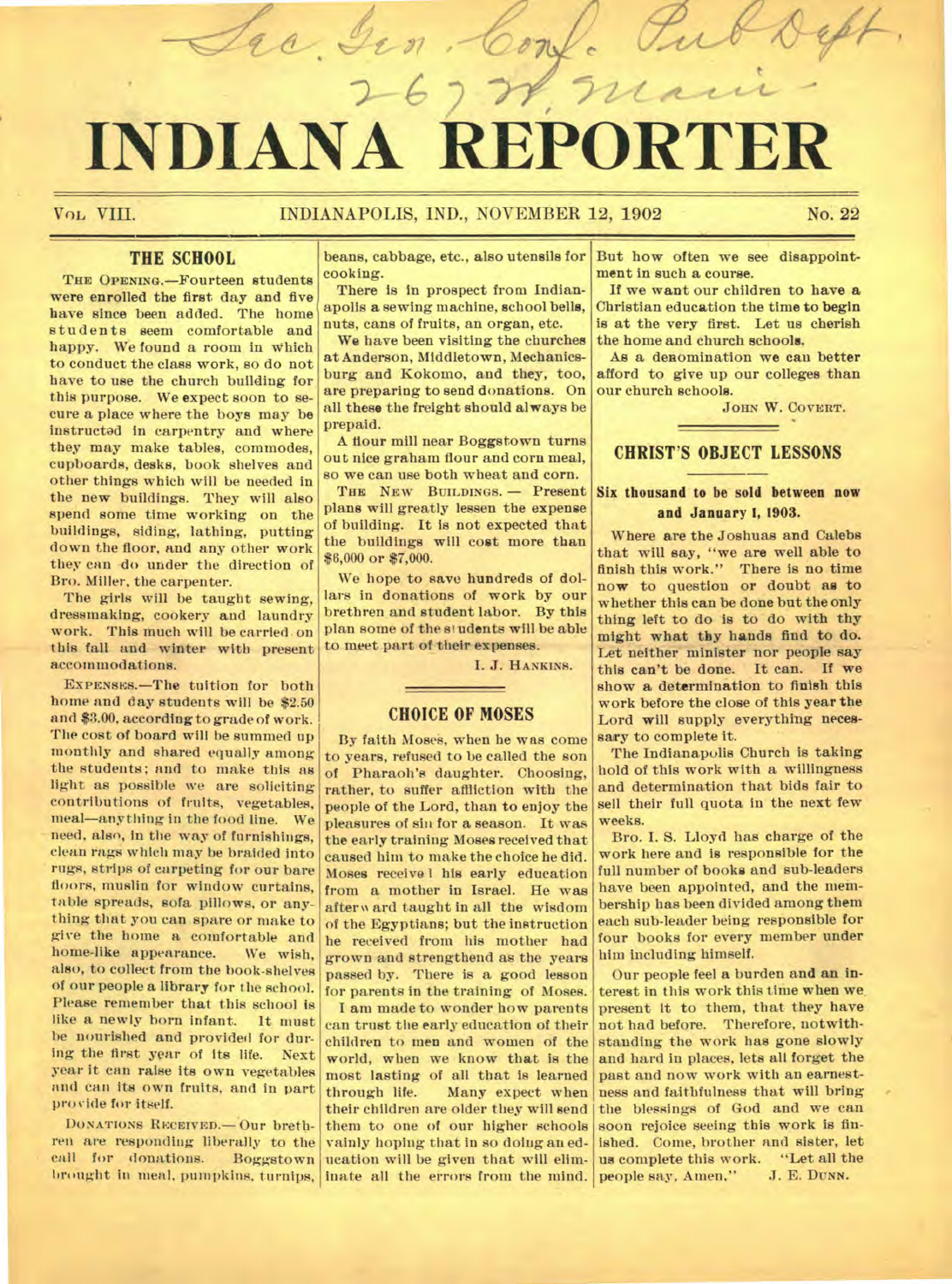### **THE INDIANA REPORTER.**

**PUBLISHED BY THE** 

**INDIANA CONFERENCE ASSOCIATION Of Seventh-day Adventists.** 

#### **13 L1 CENTRAL AVENUE**

**SUBSCRIPTION, Per Year • • 25 CENTS.** 

**Ifyou are not a subscrtberlor the Reporter, send 25 cents for a year's subscription to 1811 Centred ave., Indianapolis, Ind.** 

**Those receiving extra copies of this paper will confer a favor upon the publishers by distributing them among their Adventist neighbors. Church elders are expected to distribute them at their next church meeting.** 

**Entered as second-class mail matter.** 

#### **BELL'S BIBLE LESSONS**

The Review and Herald Publishing Company Informs us **that** they are now able to fill orders for full and complete series of this work. Order from your State Tract Society.

#### **BIBLE READER**

This work is being revised and will soon be ready. Those who ordered Bible Reader of us and failed to get it should reorder.

## **INDIANA INDUSTRIAL SCHOOL DONATIONS AND PLEDGES TO NOV. 12, 1902.**

|                             | 10 00 |       |
|-----------------------------|-------|-------|
|                             |       | 2 00  |
| Sundry Collections (F. M R) |       | 24 50 |
|                             |       | 16 00 |
|                             |       | 50    |
| F. M. Roberts.              |       | 10 00 |
|                             |       | 10 00 |
| Mrs. Sharp                  |       | 25    |
| Della Ryan                  |       | 4,50  |
| South Bend.                 |       | 2 00  |
| Mrs. Greenlee Pledge        |       | 500   |
|                             |       | 500   |
| W. C. and A. McCuaig, bal   |       | 500   |
| Jno. McBride, San. Pledge   | 10 00 |       |
|                             |       | 2 00  |
|                             | 5.    | 00    |
|                             |       | 5 00  |
| Jessie Werfield             |       | 500   |
|                             |       | 3 00  |
| Mrs. Patrick, cor. of acct  |       | 07    |
|                             |       | 140   |
| Mr. and Mrs. Nordyke        |       | 10 00 |
|                             |       |       |

I understand that other donations have been made at Boggstown, but they have not been presented for<br>matter of record yet. W. C. McC. matter of record yet.

| REPORT TITHES FOR OCTOBER, 1902.        |                      |          |
|-----------------------------------------|----------------------|----------|
| Overdraft, Oct. 1, '92.                 |                      | \$693 77 |
|                                         | 5 57                 |          |
|                                         | $\overline{2}$<br>20 |          |
|                                         | 31 03                |          |
| Anderson                                | 5<br>19              |          |
|                                         | 4<br>00              |          |
| Boggstown                               | 100 00               |          |
|                                         | 14 25                |          |
|                                         | 20<br>64             |          |
| Evansville                              | 00<br>1              |          |
|                                         | 54<br>00             |          |
|                                         | 15 95                |          |
|                                         | 31 00                |          |
| Frankton                                | 44<br>76             |          |
|                                         | 77<br>12             |          |
|                                         | $\tau$<br>15         |          |
|                                         | 42<br>71             |          |
| Honey Creek                             | 24 58                |          |
|                                         | 12 51                |          |
| Idaville.                               | 19 35                |          |
|                                         | 57 05                |          |
|                                         | 183 33               |          |
|                                         | 2 50                 |          |
|                                         | 14<br>42             |          |
|                                         | 139 21               |          |
|                                         | $10\,~87$            |          |
|                                         | 29 84<br>31 88       |          |
|                                         | 50 04                |          |
|                                         | 890                  |          |
| Mechanicsburg                           | 6 51                 |          |
|                                         | 3 30                 |          |
|                                         | 12 53                |          |
| Middletown                              | 28.<br>00            |          |
|                                         | 25 25                |          |
|                                         | 115 35               |          |
|                                         | 47<br>94             |          |
| North Liberty ____________              | 32 65                |          |
|                                         | 15 09                |          |
|                                         | 21 31                |          |
| Olivet Chapel                           | 4025                 |          |
|                                         | 11 93                |          |
|                                         | 39 15                |          |
|                                         | 13 22                |          |
|                                         | 15<br>50             |          |
|                                         | 27 97                |          |
| South Milford                           | 500                  |          |
|                                         | 40 90                |          |
| South Bend                              | 21 00                |          |
| Terre Haute                             | 26 87                |          |
|                                         | 15 08                |          |
|                                         | 14 15                |          |
| Wolf Lake                               | 43 84                |          |
|                                         | 16 45                |          |
|                                         | 84                   |          |
|                                         |                      |          |
| the state of the company of the company |                      |          |

October disbursements<sub>\_\_\_</sub> 911 23<br>Balance October 31 \_\_\_\_\_\_\_ 55 34 **Balance October 31** 

Since November 1st we have disbursed \$1,051.83 to the Lake Union Conference and to our State laborers, but as the tithe balance bor the current year was only \$55.34 at the beginning of this present month, and only \$198.75 has so far (Nov. 12) been received, it is clear that we have not received sufficient tithe thus far in 1902 to meet the actual disbursements by \$801.74. More than this, there is a balance owing to nearly all of the Conference laborers, and it is safe to the amount that should have been quota.

received to equal the laborers' wages from January lst to November 12th, 1902. Shall our other funds be thus absorbed and our publishing houses crippled, or shall we produce forthwith the Lord's tithes and offerings, heed the call to service along other lines and escape the curse of Meroz? Permit me to repeat the statement that it is "a condition and not a<br>theory that confronts us." Who theory that confronts us." dares express satisfaction with the condition? Let all put on the whole armor without delay and see to it that the condition is speedily reversed.

There is a great work to be done —as great as that of John who baptised many unto repentance. Those who refused that baptism rejected the counsel of God against themselves. Let us not refuse to he baptized for service.

#### **OBITUARY**

Lulu Le Fever, daughter of L. J. and Samantha King, of Greenfield, Ind., was born January 18, 1871, died at the home of her parents November 4, 1902; age 31 years 9 months and 16 days, Sister Le Fever was united in marriage last March to Homer Le Fever, of Cincinnati, 0. Her married life was very short. period their home was in Springfield 0. About ten days previous to her death she came home on a visit. Had been home but a day or two until she was confined to her bed in her last illness,

Sister Le Fever embraced present truth about twenty years ago, and remained faithful until death overtook her. So we mourn not as those who have no hope.

Services were conducted by the writer to a well filled house in Greenfield Ind. Burial in Greenfield cemetery. Text Rom. 6:23.

A. L. MILLER.

Study carefully the October tithe. report and the comments attaehed thereto.

say that the tithe is \$1,000 short of to work for disposition of the entire J. E. Dunn has been with us at Indianapolis arranging for **the** Object Lessons Campaign. church is asked to place 600 copies this time and a.strong company has been selected to get the whole church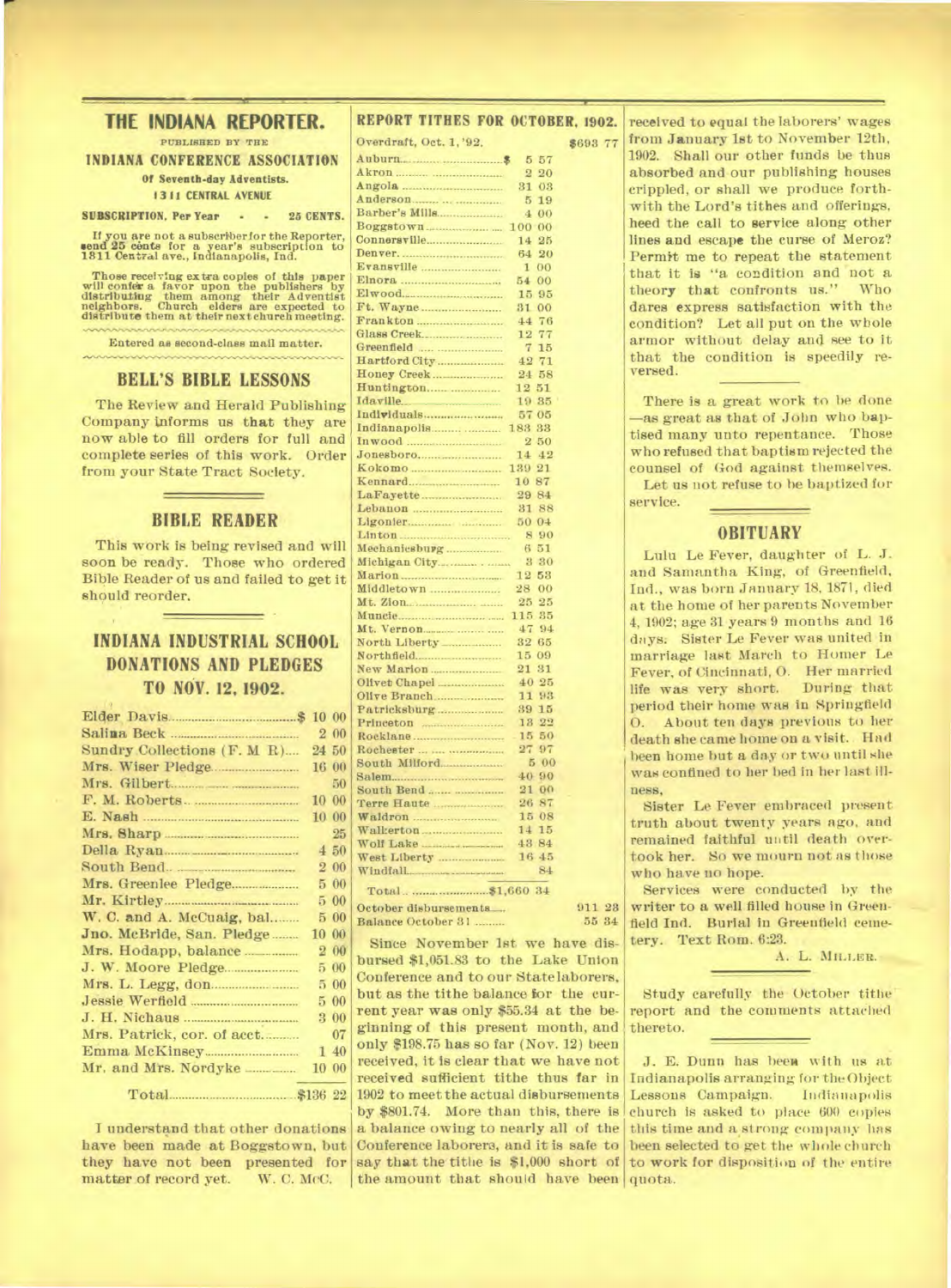

When Nehemiah was asked by the king, "why is this countenance sad? he replied: "why should not my countenance be sad, when the city, the place of my father's sepulchers, lieth waste, and the gates thereof are consumed with fire?" Nehemiah prays, then the king grants him certain favors and he goes to Jerusalem, learns facts concerning the distress the cause of God is in, then lays the matter before his brethren, encouraging them that God was still with them and the king favored them, "and they said: Let us rise up and build. So they strengthened their hands for this good work."

Our Father's book work is far below what it ought to he. Only comparatively few books are being sold. Our publishing houses have a large number printed and on their shelves. Our people are not buying and reading our books and interesting their neighbors in them as they ought. Hundreds and thousands of people ought to read our books this winter, but can not because we are not carrying them to them. God has ordained this work and "we can not too highly estimate this work." Facts are. people will buy our books. How many who read this will pray to the God of heaven and face the actual situation, then say, "Let us (let me) rise up and build ?" Unite your prayers to God to build up the book work. J. E. Durm.

#### Expression of Gratitude.

I wish to express my gratitude to God through the columns of the Reporter for the successful delivery He has given me. I have just finished a delivery of about \$181.00 and lost. only \$4.T8 worth of orders, and some of that on account of sickness. But I have also taken, without losing time from delivering, orders to the amount of \$22.00.

I have never found a people who seem so glad to get these books. The Baptist minister says it is next to the Bible and takes it into the pulpit with him. The Methodist ministsr says it is just what he needs The Christian remain through the winter.

minister says it is the fairest and most neutral book he ever saw of the kind.

I have had some difficulties to contend with. Sometimes it has seemed that from a human standpoint the work must stop, but rays of light would pierce the darkness and victory turn on the side of truth. I thought too that perhaps after my delivery opposition might arise and hinder the further sales, but I find the people all the more anxious to buy. To the Lord be all the praise. These people need the precious truths these books contain and I am thankful that I can be an instrument to plaoe so many in their homes. Some days I will take an order every house I canvass and sometimes will miss only six to ten houses a week without taking an order. Telephone wires carry the message. The people are notified ahead and doors are open, a chair is placed and they are watching for me frequently before I 'arrive. I took one order by telephone for a two dollar book.

Remember the work here in your prayers that this interest may not abate till the principles of truth are fully enshrined in the hearts of this<br>people. B. H. WELCH. B. H. WELCH.

Regardless of impressions that have gone out from Indiana concerning the book work, since some changes that have been made, the work is onward and I am of good courage. Work for holiday orders, boys, and the Lord will always give a just reward.

I just enjoyed the blessed privilege of tearing this holy (?) pagan Sunday all to pieces by taking an order for Bible Readings, Patriarchs, Dan., Controversy at one house, and three other books at another place, and selling a mail carrier a Coming King while he was on duty in the Government building, and he admitted, after having read Daniel and Revelation, and Bible Readings, that we undoubtedly were right on the Sabbath. And still there are other hungry souls with the multitudes in the valley of decision whom we are going to help to decide by taking the truth to<br>them. H.S. BROWNING. H. S. BROWNING.

Mr. and Mrs. Joseph Harmon passed through Indianapolis enroute for California where they expect to

|                                                                   | Value.                 | \$35 25<br>***************<br>$\frac{1}{2800}$<br><br><br><br><br><br>***********<br><b></b>                                                                                                                 |                                        |
|-------------------------------------------------------------------|------------------------|--------------------------------------------------------------------------------------------------------------------------------------------------------------------------------------------------------------|----------------------------------------|
|                                                                   | Del.                   | 1.1.1.1.1<br>                                                                                                                                                                                                |                                        |
|                                                                   | Value<br>Helps.        | <br><b>+++ +++ ++++++</b><br>$\frac{14}{130}$<br>28<br>$\frac{1}{18}$                                                                                                                                        |                                        |
|                                                                   | Value.                 | 地球球 计可使 经商店 地球用一件印刷 经通知 一个个的命事中,只有一个人的一个小时候的字母的情感的事物,只<br>and an anal and an anal and an anal and a state of an and an and an and an analyzing and an analyzing and an a<br><br><br>2548<br>88<br>35<br>#288 | 1  1 42 2 73 \$164 00 \$72 90  \$64 25 |
|                                                                   | Orders                 | <br><br><br>$\mathbb{R}^{\infty}$<br>51                                                                                                                                                                      |                                        |
|                                                                   | P. & P                 | The second contract in the second contract of the second<br>second considered the second second<br>$\ddot{\ddot{\cdot}}$<br>$\cdots$<br><br>$\overline{\mathbf{c}}$                                          |                                        |
|                                                                   | BID. R.                | an est (an excellent and present an excellent<br>89.00<br>51                                                                                                                                                 |                                        |
|                                                                   | I" Gq'                 | $\ddot{\ddot{\cdot}}$<br>                                                                                                                                                                                    |                                        |
|                                                                   | H.H.B                  | conserve and the con-<br>and the lot can late the lower lotses.                                                                                                                                              |                                        |
|                                                                   | <b>M to.H</b>          |                                                                                                                                                                                                              |                                        |
|                                                                   | $\cdot$ c<br><b>K.</b> | <b>- 2 2 2 2 2 2 2 2 2 4 4 4</b>                                                                                                                                                                             |                                        |
|                                                                   | $G'$ $G'$              | <br>1488888<br>$\frac{1}{2}$                                                                                                                                                                                 | $1 \t24$                               |
|                                                                   | $A \& A$ . $A$         |                                                                                                                                                                                                              |                                        |
|                                                                   | D. of A                | -------<br><br><br><b>Addition</b><br>$\overline{a}$                                                                                                                                                         | $\overline{\mathbf{r}}$                |
|                                                                   | Ex.                    | <br>Ĩ                                                                                                                                                                                                        | $219$                                  |
|                                                                   | .s1H                   | ::::<br><br><b>ARABA</b><br><b>asser</b><br>57                                                                                                                                                               |                                        |
| REPORT OF CANVASSING WORK FOR TWO WEEKS, ENDING NOVEMBER 2, 1902. | PLACE.                 | Amboy<br>Indianapolis<br>Ft. Wayne<br>Amboy<br>Anderson<br>Tangier<br>Spencer<br>Franklin                                                                                                                    |                                        |
|                                                                   | NAME.                  | *H. S. Browning<br>Thos. Hubbard<br>Mollie E. Keener.<br>V. R. Frost<br>G. G. DAVIS<br>Lizzie Richmond<br>B. H. Welch                                                                                        | Report for 1 week.                     |

#### **REFORM REQUESTED**

I wish to call attention to the fact that we have recently had some trouble in cashing money orders because our brethren who remit, either do not interest themselves to the extent of learning the correct spelling of the secretary's name or because they fail to caution money order clerks, as to how the spelling should , read.

I have been obliged to redeem and return in some instances the orders sent to us.

I think it would be a good idea to make all orders payable to the Indiana Tract Society, and that name should be handed to the postmaster or money order clerk, written plainly and spelled correctly.

Many times, orders reach us made payable to the Indiana Track Soci-<br>ety. We trust no one will take us We trust no one will take us for an aggregation of horse jockies.